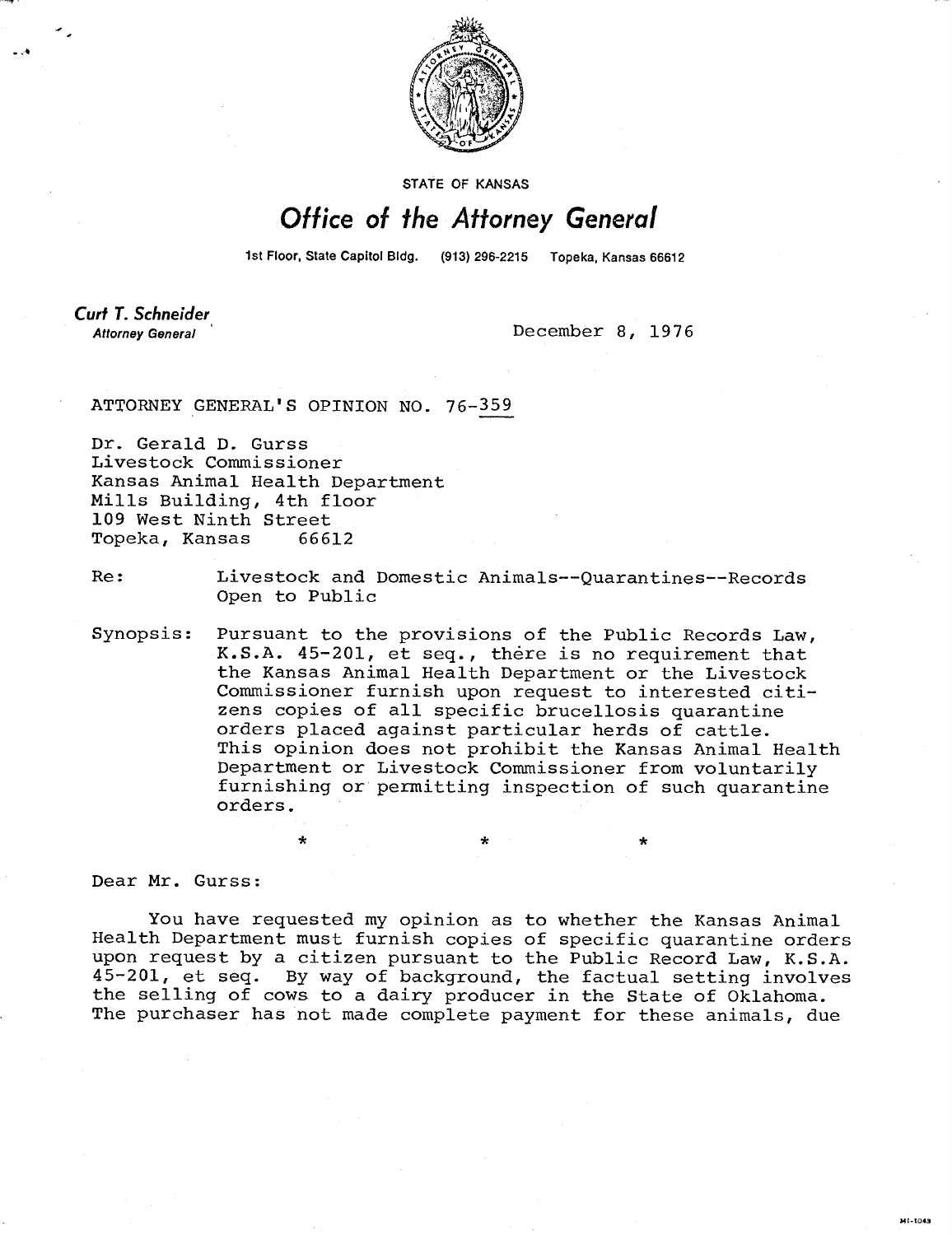Dr. Gerald D. Gurss December  $8, 1976$ Page 2

to the fact that he claims the animals were infected with brucellosis and that the herd was under quarantine, due to this disease, at the time they were purchased.

## K.S.A. 45-201 provides:

"All official public records of the state, counties, municipalities, townships, school districts, commissions, agencies and legislative bodies, which records by law are required to be kept and maintained, except those of the juvenile court which shall be open unless specifically closed by the judge or by law, adoption records, records of the birth of illegitimate children, and records specifically closed by law or by directive authorized by law, shall at all times be open for a personal inspection by any citizen, and those in charge of such records shall not refuse this privilege to any citizen."

In reference to the quarantine of diseased animals, K.S.A. 47-610 states in pertinent part:

> "It shall be the duty of the state livestock sanitary commissioner to protect the health of domestic animals of the state from all contagious or infectious diseases and for this purpose he is hereby authorized and empowered to establish, maintain and enforce such quarantine, sanitary and other regulations as he may deem necessary."

Rules and regulations regarding bovine burcellosis have been promulgated pursuant to K.A.R. 9-2-1, et seq. Examination of these rules and regulations reveals no specific requirement that the livestock commissioner maintain or keep specific quarantine orders. Furthermore, research into Article 6 of Chapter 47 of the Kansas Statutes Annotated also reveals no specific provision mandating that the livestock commissioner keep and maintain a record, journal or ledger of specific quarantines placed upon livestock already within the State of Kansas or to be exported therefrom. Thus, I am constrained to conclude that pursuant to the provisions of the Public Records Law, K.S.A. 45-201, et seq., there is no requirement